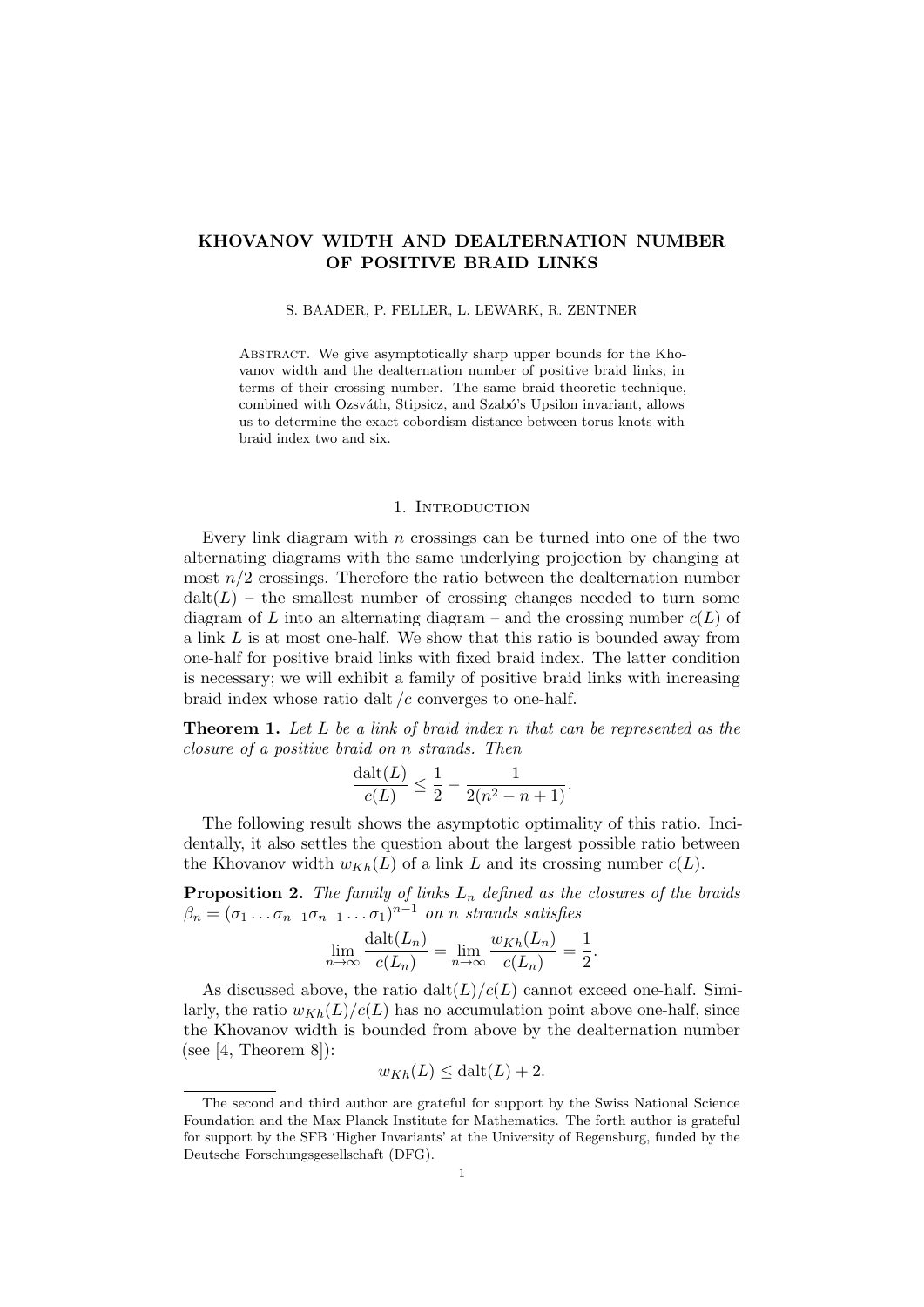At present, the question about the largest ratio dalt  $/c$  for positive braid links with fixed braid index  $n$  remains open. However, the answer is known to be  $\frac{1}{4}$  for  $n = 3$  by Abe and Kishimoto's work on dalt of 3-stranded braids [\[2\]](#page-9-1); we determine the answer for  $n = 4$ .

<span id="page-1-2"></span>**Proposition 3.** Let L be a link of braid index 4 that can be represented as the closure of a positive braid on  $\lambda$  strands. Then

$$
\frac{\text{dalt}(L)}{c(L)} \le \frac{1}{3}.
$$

Moreover, the family of links defined as the closures of the 4–braids  $(\sigma_1 \sigma_2 \sigma_3 \sigma_3 \sigma_2 \sigma_1)^n$  attains this bound in the limit  $n \to \infty$ .

Computations suggest that the ratio  $w_{Kh}(L)/c(L)$  is far less than one-half for torus links  $L = T(p,q)$ . In fact, we expect their asymptotic ratio to be

$$
\lim_{n \to \infty} \frac{w_{Kh}(T(n,n))}{c(T(n,n))} = \frac{1}{4}.
$$

This would follow from the sharpness of Stošić's inequality for the Khovanov width  $(10, \text{ Corollary 5}];$  see  $(6)$  below). The following result provides evidence towards this; it shows that Stošić's inequality is asymptotically sharp for torus links with braid index 6.

<span id="page-1-0"></span>**Proposition 4.** For all integers  $n \geq 3$  and  $k \geq 1$ :

- (i) dalt $(T(6, 2n)) < 2n + 2$ ,
- (ii) dalt $(T(6, 2n + 1)) < 2n + 2$ ,
- (iii)  $6k \leq w_{Kh}(T(6, 6k)) 2 \leq \text{dalt}(T(6, 6k)),$
- (iv)  $6k 1 \pm 1 \leq \text{dalt}(T(6, 6k \pm 1)),$
- $(v)$   $\lim_{k\to\infty}$  $\frac{\mathrm{dalt}(T(6,6k))}{c(T(6,6k))} = \lim_{n\to\infty} \frac{w_{Kh}(T(6,6k))}{c(T(6,6k))} = \frac{1}{5}$  $\frac{1}{5}$ .

The proof of the upper bounds in [Proposition 4](#page-1-0) consists in finding braid representatives of torus links with the smallest possible number of generators  $\sigma_i$  with even index, i.e.  $\sigma_2$  or  $\sigma_4$ . This technique for obtaining upper bounds has another interesting application to the smooth cobordism distance  $d_{\text{coh}}(K, L)$  of pairs of knots K, L, defined as the minimal genus among all smooth cobordisms in  $S^3 \times [0, 1]$  connecting  $K \times \{0\}$  and  $L \times \{1\}$ . We denote by  $v(K) = \Upsilon_K(1)$  the upsilon invariant of a knot K, defined by Ozsváth, Stipsicz and Szabó in [\[9\]](#page-9-3), and by  $\tau(K)$  the tau invariant of a knot K defined by Ozsváth and Szabó in [\[8\]](#page-9-4).

<span id="page-1-1"></span>**Theorem 5.** For torus knots  $K$  and  $L$  of braid index 2 and 6, respectively, we have

 $d_{cob}(K, L) = \max \{|v(L) - v(K)|, |\tau(L) - \tau(K)|\}.$ 

An explicit formula for  $d_{\text{cob}}(K, L)$  is provided after the proof of [Theorem 5;](#page-1-1) see [\(10\)](#page-8-0). All the statements concerning general positive braids and 4–braids are proved in the next section; the results about torus links are proved in [Section 3.](#page-4-0) [Section 4](#page-8-1) contains an analogue of [Proposition 4](#page-1-0) for torus links with braid index 4, and compares the dealternation number with the alternation number.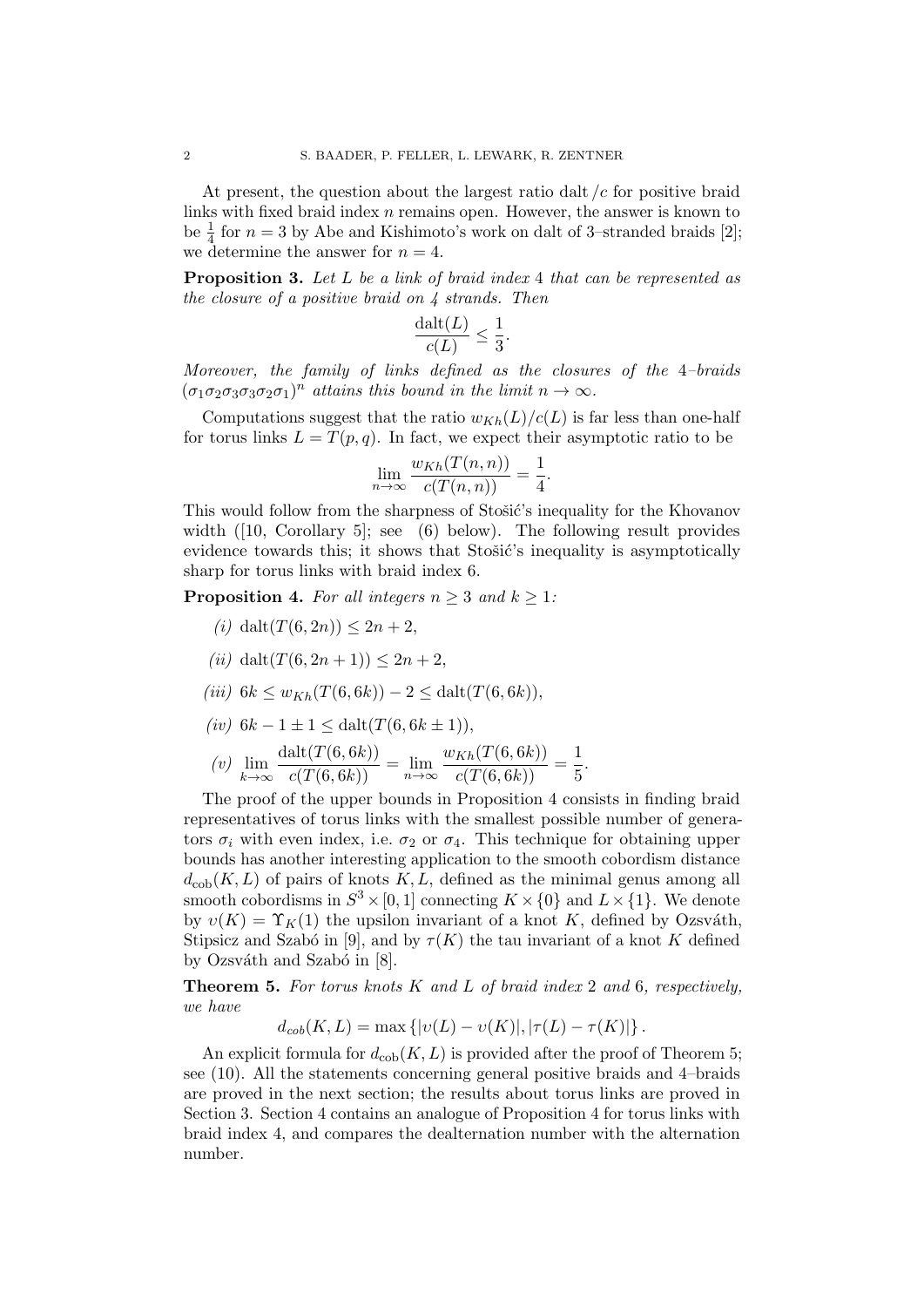<span id="page-2-0"></span>

FIGURE 1. How to alternate around one twist region with one crossing change.

#### 2. Twist regions and Khovanov width of positive braids

<span id="page-2-1"></span>The proof of [Theorem 1](#page-0-0) and [Proposition 2](#page-0-1) involve an estimation of the crossing number and the dealternation number of positive braid links. The former task is easy, thanks to a result of Bennequin: if a link  $L$  is represented by a positive braid whose number of strands coincides with the braid index of L, then that braid realises the crossing number  $c(L)$ . Indeed, the canonical Seifert surface associated with the closure of a positive braid has minimal genus (see [\[3\]](#page-9-5)); a diagram with fewer crossings and at least as many Seifert circles would result in a Seifert surface of smaller genus, a contradiction. Here we recall that the number of Seifert circles is not smaller than the braid index of a link (see [\[11\]](#page-9-6)). For the second task, we need an upper bound for the dealternation number in terms of the number of twist regions  $t$  of a positive braid representing a link  $L$ . A twist region of an  $n$ -braid is a maximal subword of the form  $\sigma_i^k$ , for some generator  $\sigma_i$  in the braid group on *n* strands. The following inequality was proved by Abe and Kishimoto  $(2, 1)$ Lemma 2.2]; the generalisation from 3-braids to *n*-braids is straightforward. see [Figure 1\)](#page-2-0):

$$
\mathrm{dalt}(L) \le \frac{t}{2}.
$$

*Proof of [Theorem 1.](#page-0-0)* Let  $\beta$  be a positive *n*–braid whose closure is a link L of braid index n. We write  $\beta$  as a product of positive braids  $\beta_1 \dots \beta_k \alpha$ , where all  $\beta_i$  have  $\frac{1}{2}n(n-1)+1$  crossings, and  $\alpha$  has strictly less crossings (the case  $k = 0$ , i.e.  $\bar{\beta} = \alpha$ , is also allowed). The condition on the number of crossings guarantees that every braid  $\beta_i$  has two strands that cross at least two times. Consider an innermost bigon formed by two such strands. Then all other strands intersecting that bigon pass over it from the bottom left to the top right, or pass under it from the bottom right to the top left (see [Figure 2\)](#page-3-0).

These strands can be moved away by an isotopy, giving rise to a positive braid containing a square of a generator. Altogether, we obtain a positive braid equivalent to  $\beta$  with at least k squares of generators. By Abe and Kishimoto's result, the dealternation number of  $L$  is at most one-half times the number of twist regions of that braid:

$$
\operatorname{dalt}(L) \le \frac{1}{2}(c(L) - k).
$$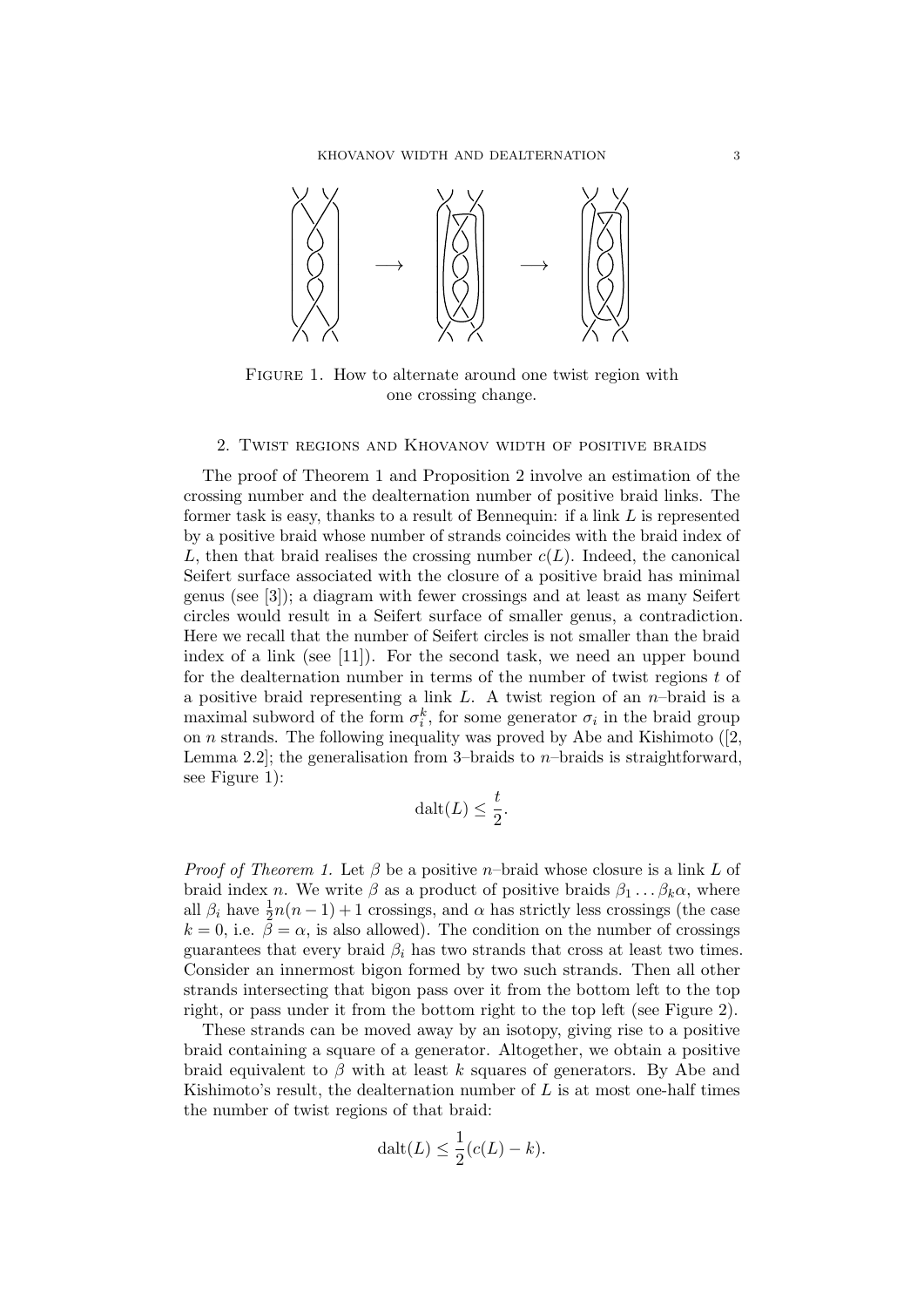<span id="page-3-0"></span>

<span id="page-3-1"></span>FIGURE 4. The braid  $(\sigma_1 \sigma_2 \sigma_3 \sigma_3 \sigma_2 \sigma_1)^3$  and its all-B smoothing.

If  $k \geq 1$ , the highest possible ratio  $\frac{dat(L)}{c(L)}$  comes from the case  $k = 1$ ,  $c(L) = n(n-1) + 1$ , dalt $(L) \leq \frac{1}{2}$  $\frac{1}{2}n(n-1)$ ; it is

$$
\frac{\mathrm{dalt}(L)}{c(L)} \le \frac{1}{2} - \frac{1}{2(n^2 - n + 1)},
$$

as desired. If  $k = 0$ , i.e.  $\beta = \alpha$ , then either  $\alpha$  contains a bigon, leading to a lower ratio dalt $(L)/c(L)$ , or  $\alpha$  can be reduced by a Markov move. Indeed, in the latter case, the strand starting at the bottom left of  $\alpha$  crosses some number of strands before reaching the top. It can therefore be moved to the top of  $\alpha$  and then reduced by a Markov move (see [Figure 3\)](#page-3-0), contradicting the assumption on the minimality of the braid index of  $\beta$ .

*Proof of [Proposition 2.](#page-0-1)* The links  $L_n$  represented by the family of braids  $\beta_n$ have *n* components. Therefore, their braid index is *n*. By the above remark, their crossing number is realised by the braids  $\beta_n$ :  $c(L_n) = 2(n-1)^2$ . The key observation needed to compute the Khovanov width  $w_{Kh}(L_n)$  is the adequacy of the diagrams obtained by closing the braids  $\beta_n$ . This means by definition that the all-A smoothing and the all-B smoothing of crossings results in a union of circles that have no points of self-contact. In the case of our braids  $\beta_n$ , this is easy to check, since the all-A and all-B smoothings of positive braid diagrams correspond to all vertical and all horizontal smoothing, respectively. The Khovanov width of a link L with an adequate diagram D can then be determined by another result of Abe ([\[1,](#page-9-7) Theorem 3.2]; the generalisation from knots to multi-component links is straightforward):

$$
w_{Kh}(L) = \frac{1}{2}(c(D) - s_A(D) - s_B(D)) + 3.
$$

Here  $s_A(D)$  and  $s_B(D)$  denote the number of circles resulting from the all-A and the all-B smoothings of D, respectively. We compute  $s_A = n$ ,  $s_B = 3n-4$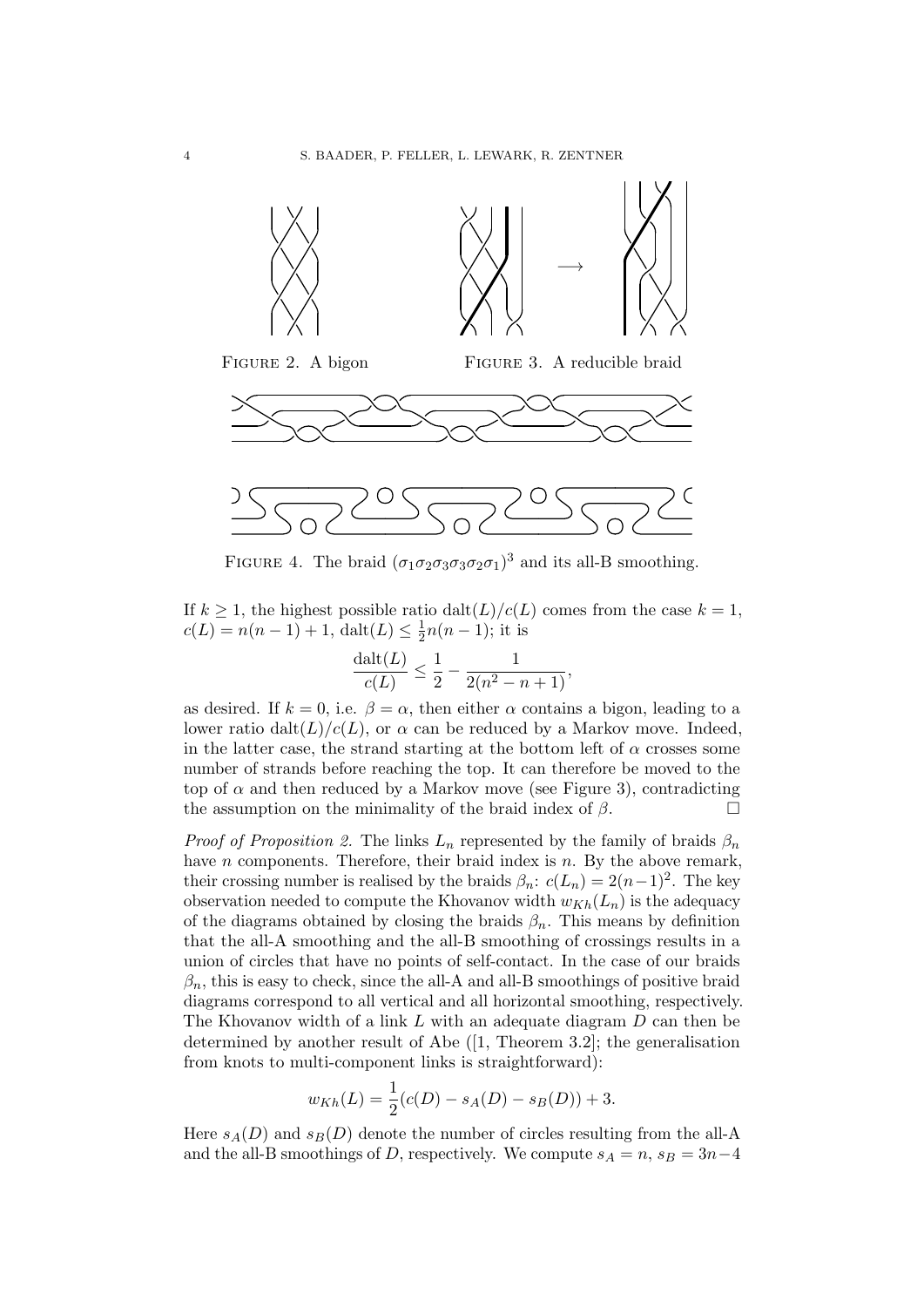for the closures of the braids  $\beta_n$  (see [Figure 4\)](#page-3-1) and deduce

$$
\lim_{n \to \infty} \frac{w_{Kh}(L_n)}{c(L_n)} = \lim_{n \to \infty} \frac{\text{dalt}(L_n)}{c(L_n)} = \frac{1}{2}.
$$

For the latter, we recall  $w_{Kh}(L) \leq \text{dalt}(L) + 2$  and  $\text{dalt}(L) \leq c(L)/2$ .  $\Box$ 

*Proof of [Proposition 3.](#page-1-2)* Choose a positive 4–braid  $\beta$  representing L with the minimal number of generators of type  $\sigma_2$ , and conjugate it so that it does not start with a generator  $\sigma_2$ . Then two consecutive twist regions of the form  $\sigma_2^k$ are separated by at least two crossings of type  $\sigma_1$  or  $\sigma_3$ . This is also true for the last and first twist region, when viewing these as consecutive along the closed braid. Therefore, the number of twist regions of the form  $\sigma_2^k$  is at most a third of the number of crossings of  $\beta$ . We conclude as in the proof of [Theorem 1.](#page-0-0) For the second statement, we observe that the links  $L_n$  defined as the closures of the 4-braids  $(\sigma_1 \sigma_2 \sigma_3 \sigma_3 \sigma_2 \sigma_1)^n$  are again adequate, which allows for a simple computation of their Khovanov width. The resulting limits are

$$
\lim_{n \to \infty} \frac{\text{dalt}(L_n)}{c(L_n)} = \lim_{n \to \infty} \frac{w_{Kh}(L_n)}{c(L_n)} = \frac{1}{3}.
$$

## <span id="page-4-0"></span>3. Dealternation number and cobordism distance for torus links with braid index 6

The following braid-theoretic observation is the main geometric input for [Theorem 5](#page-1-1) and [Proposition 4.](#page-1-0)

<span id="page-4-4"></span>**Lemma 6.** For all integers  $n \geq 0$ , there exists a positive 6-braid word  $\beta_n$ with  $8n + 3$  odd generators (i.e.  $\sigma_1$ ,  $\sigma_3$ , and  $\sigma_5$ ) and  $2n + 2$  even generators (i.e.  $\sigma_2$  and  $\sigma_4$ ) such that  $\beta_n$  represents the standard torus link 6-braid  $(\sigma_1 \sigma_2 \sigma_3 \sigma_4 \sigma_5)^{2n+1}.$ 

*Proof.* The case  $n = 0$  is trivial since  $(\sigma_1 \sigma_2 \sigma_3 \sigma_4 \sigma_5)$  contains 3 odd and 2 even generators. For the case  $n = 1$ , observe that the positive braid given by the 6-braid word  $(\sigma_1 \sigma_2 \sigma_3 \sigma_4 \sigma_5)^3$  is isotopic to

<span id="page-4-2"></span>(1) 
$$
\sigma_1 \sigma_3 (\sigma_1 \sigma_2 \sigma_3 \sigma_4 \sigma_5) (\sigma_1 \sigma_2 \sigma_3 \sigma_4) (\sigma_2 \sigma_3 \sigma_4 \sigma_5) =
$$

$$
\sigma_1 \sigma_3 (\sigma_1 \sigma_2 \sigma_3 \sigma_4 \sigma_5) (\sigma_1 \sigma_2 \sigma_3 \sigma_2 \sigma_4 \sigma_3 \sigma_4 \sigma_5);
$$

compare [Figure 5.](#page-5-0) By applying  $\sigma_2 \sigma_3 \sigma_2 \sigma_4 \sigma_3 \sigma_4 = \sigma_3 \sigma_2 \sigma_3 \sigma_3 \sigma_4 \sigma_3$  (indicated in grey in [Figure 5\)](#page-5-0), we find

<span id="page-4-1"></span>
$$
(2) \qquad (\sigma_1 \sigma_2 \sigma_3 \sigma_4 \sigma_5)^3 = \sigma_1 \sigma_3 (\sigma_1 \sigma_2 \sigma_3 \sigma_4 \sigma_5) (\sigma_1 \sigma_3 \sigma_2 \sigma_3 \sigma_3 \sigma_4 \sigma_3 \sigma_5).
$$

The right-hand side of [\(2\)](#page-4-1) can be taken to be  $\beta_1$ , since it has 11 odd generators and 4 even generators.

Next we consider the case  $n \geq 2$ . We reduce this to the case  $n = 1$  by using that odd generators 'commute' with  $(\sigma_1 \sigma_2 \sigma_3 \sigma_4 \sigma_5)^2$  as follows:

<span id="page-4-3"></span>(3) 
$$
(\sigma_1 \sigma_2 \sigma_3 \sigma_4 \sigma_5)^2 \sigma_i = \sigma_{i+2} (\sigma_1 \sigma_2 \sigma_3 \sigma_4 \sigma_5)^2
$$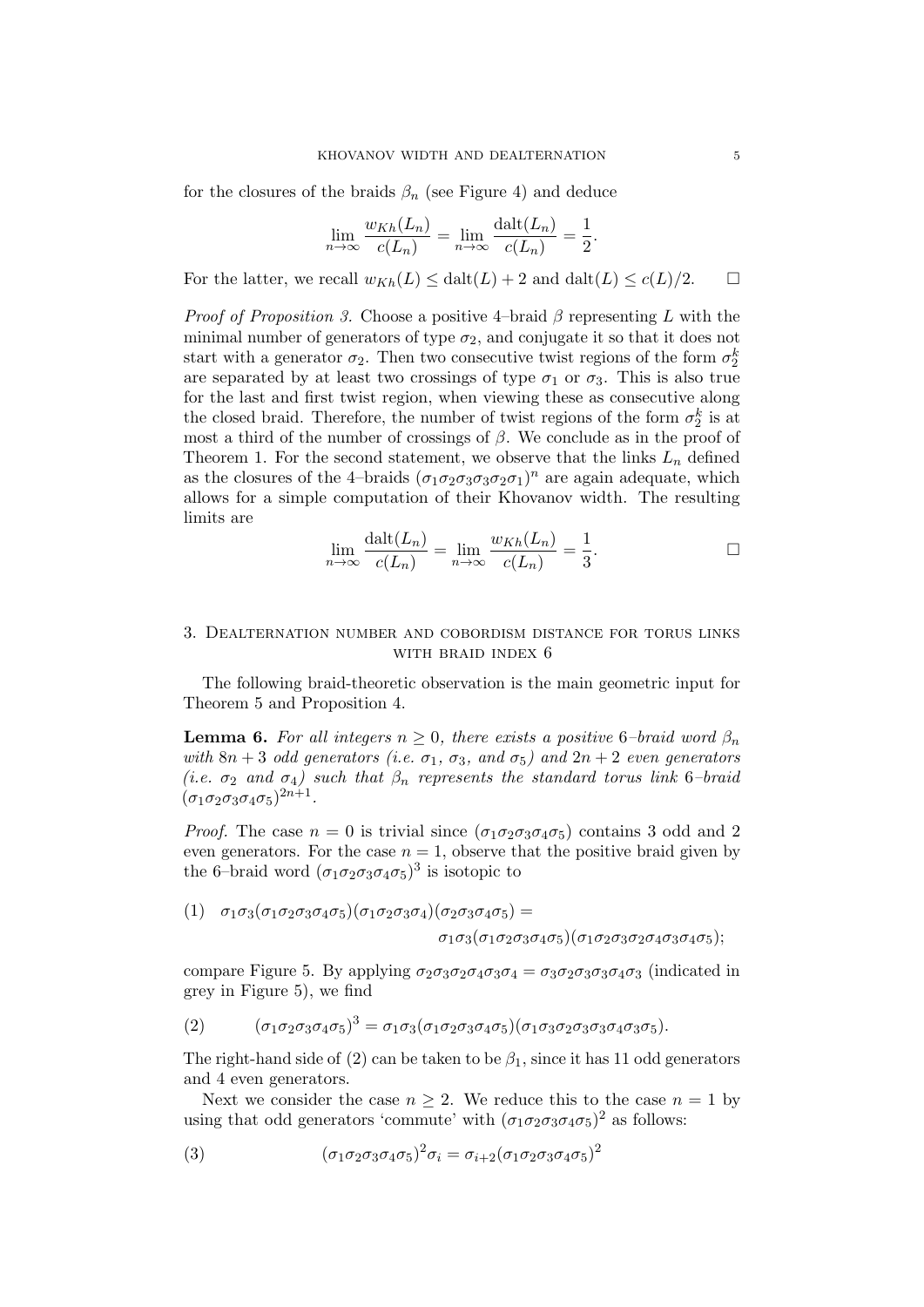<span id="page-5-0"></span>

for all i in  $\{1, 3, 5\}$ , where  $i + 2$  is read modulo 6 (compare [Figure 6\)](#page-5-0). Using Equations [\(2\)](#page-4-1) and [\(3\),](#page-4-3) we rewrite  $(\sigma_1 \sigma_2 \sigma_3 \sigma_4 \sigma_5)^{2n+1}$  as

 $\sqrt{2n+1}$ 

$$
(\sigma_1 \sigma_2 \sigma_3 \sigma_4 \sigma_5)^{2n+1}
$$
\n
$$
\stackrel{(2)}{=} (\sigma_1 \sigma_2 \sigma_3 \sigma_4 \sigma_5)^{2n-2} \sigma_1 \sigma_3 (\sigma_1 \sigma_2 \sigma_3 \sigma_4 \sigma_5) (\sigma_1 \sigma_3 \sigma_2 \sigma_3 \sigma_3 \sigma_4 \sigma_3 \sigma_5)
$$
\n
$$
\stackrel{(3)}{=} \sigma_i \sigma_{i+2} (\sigma_1 \sigma_2 \sigma_3 \sigma_4 \sigma_5)^{2n-2} (\sigma_1 \sigma_2 \sigma_3 \sigma_4 \sigma_5) (\sigma_1 \sigma_3 \sigma_2 \sigma_3 \sigma_3 \sigma_4 \sigma_3 \sigma_5)
$$
\n
$$
= \sigma_i \sigma_{i+2} (\sigma_1 \sigma_2 \sigma_3 \sigma_4 \sigma_5)^{2n-1} (\sigma_1 \sigma_3 \sigma_2 \sigma_3 \sigma_3 \sigma_4 \sigma_3 \sigma_5),
$$

where  $i = 1$ ,  $i = 3$ , or  $i = 5$ ; depending on whether *n* is 0, 1, or 2 modulo 3. Again  $i + 2$  is read modulo 6. Applying the above inductively to  $(\sigma_1 \sigma_2 \sigma_3 \sigma_4 \sigma_5)^{2l+1}$  for  $l \leq n$ , we find

$$
(\sigma_1 \sigma_2 \sigma_3 \sigma_4 \sigma_5)^{2n+1} = \sigma_i \sigma_{i+2} (\sigma_1 \sigma_2 \sigma_3 \sigma_4 \sigma_5)^{2n-1} (\sigma_1 \sigma_3 \sigma_2 \sigma_3 \sigma_3 \sigma_4 \sigma_3 \sigma_5)
$$
  
\n
$$
= \sigma_i \sigma_{i+2} \sigma_{i-2} \sigma_i (\sigma_1 \sigma_2 \sigma_3 \sigma_4 \sigma_5)^{2n-3} (\sigma_1 \sigma_3 \sigma_2 \sigma_3 \sigma_3 \sigma_4 \sigma_3 \sigma_5)^2
$$
  
\n
$$
= \cdots
$$
  
\n
$$
= \sigma_1^{k_1} \sigma_3^{k_3} \sigma_5^{k_5} (\sigma_1 \sigma_2 \sigma_3 \sigma_4 \sigma_5) (\sigma_1 \sigma_3 \sigma_2 \sigma_3 \sigma_3 \sigma_4 \sigma_3 \sigma_5)^n,
$$
  
\nwhere  $k_1 + k_2 + k_3 = 2n$ .

[Lemma 6](#page-4-4) has an interesting application concerning fibre surfaces of braid index 6 torus knots, which we will use in the proof of Theorem 2. Let  $F(p,q)$ denote the unique fibre surface of the torus link  $T(p, q)$ .

<span id="page-5-1"></span>**Proposition 7.** For all integers  $n \geq 2$ , the fibre surface  $F(6, 2n+1)$  contains  $F(2, 8n + 1)$  as an incompressible subsurface. In particular,

$$
d_{cob}(T(6,6k \pm 1), T(2,24k \pm 1)) = g(T(6,6k \pm 1)) - g(T(2,24k \pm 1))
$$

for all positive integers k, where  $g(T(p,q)) = \frac{1}{2}(p-1)(q-1)$  denotes the Seifert genus of  $T(p, q)$  for positive coprime integers p, q.

*Proof of [Proposition 7.](#page-5-1)* To the closure of a positive braid word  $\beta$ , we associate its canonical Seifert surface given by vertical disks for every strand and half twisted bands connecting them for every generator in  $\beta$ . As remarked in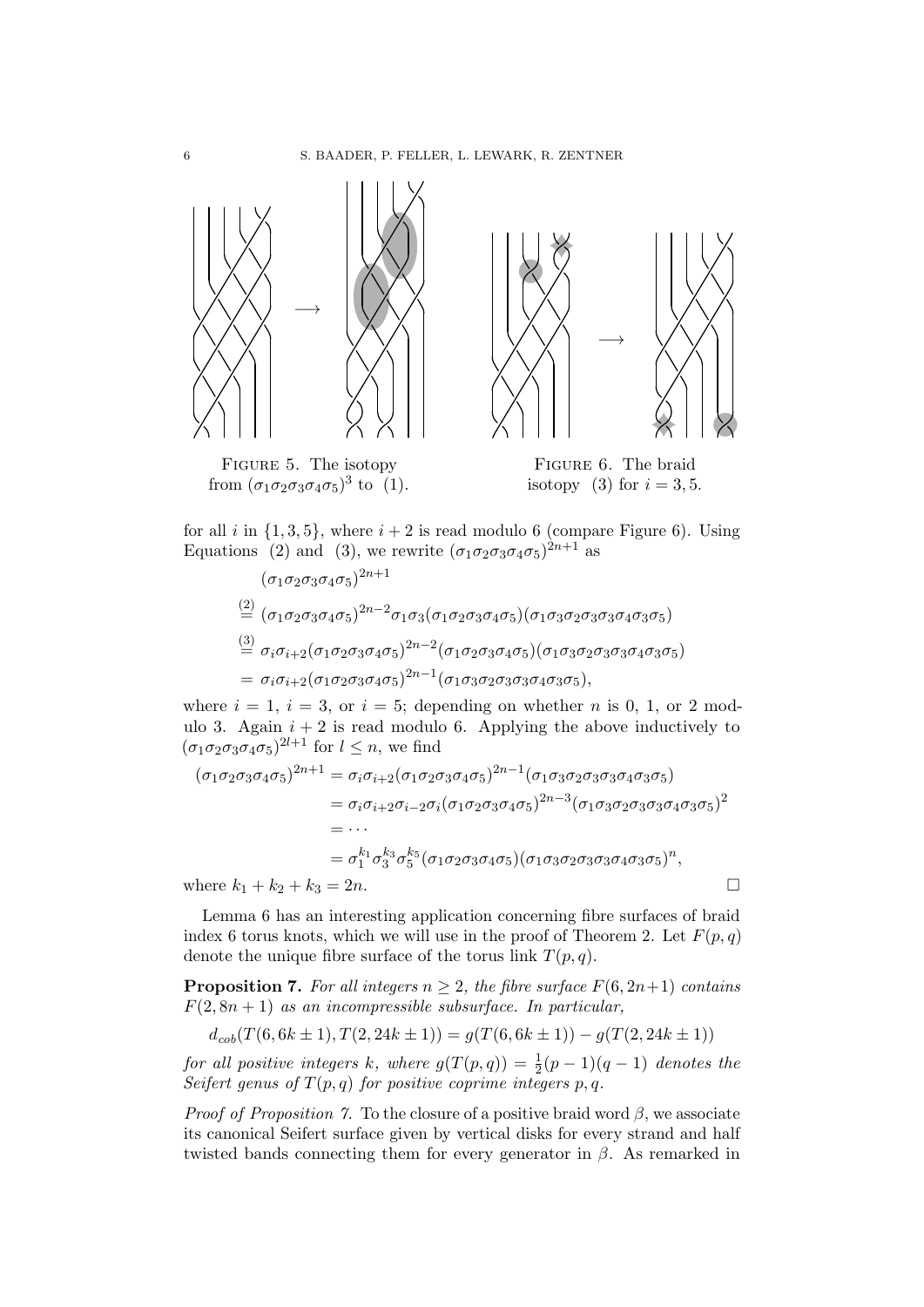[Section 2,](#page-2-1) this is a minimal genus Seifert surface. In particular, the 6–strand positive braid word  $(\sigma_1 \sigma_2 \sigma_3 \sigma_4 \sigma_5)^{2n+1}$  yields the fibre surface  $F(6, 2n+1)$ . We rewrite  $(\sigma_1 \sigma_2 \sigma_3 \sigma_4 \sigma_5)^{2n+1}$  as  $(\sigma_1 \sigma_2 \sigma_3 \sigma_4 \sigma_5)^2 (\sigma_1 \sigma_2 \sigma_3 \sigma_4 \sigma_5)^{2(n-1)+1}$  and then apply [Lemma 6](#page-4-4) to find a braid word  $\beta_{n-1}$  with 2n even generators and  $8n-5$ odd generators such that

$$
(\sigma_1 \sigma_2 \sigma_3 \sigma_4 \sigma_5)^{2n+1} = (\sigma_1 \sigma_2 \sigma_3 \sigma_4 \sigma_5)^2 \beta_{n-1}.
$$

By deleting the 2n even generators in  $\beta_{n-1}$ , we find a positive braid word

$$
\alpha_n = (\sigma_1 \sigma_2 \sigma_3 \sigma_4 \sigma_5)^2 \sigma_1^{k_1} \sigma_3^{k_3} \sigma_5^{k_5},
$$

where  $k_1$ ,  $k_3$  and  $k_5$  are positive integers such that  $k_1 + k_3 + k_5 = 8n - 5$ . The closure of  $\alpha_n$  is the torus knot  $T(2, 8n + 1)$ . Since deleting a generator in a positive braid word corresponds to deleting a band in the associated Seifert surface, we have that  $F(6, 2n + 1)$  may be turned into  $F(2, 8n + 1)$ by removing 2n bands. Consequently,  $F(2, 8n + 1)$  is an incompressible subsurface of  $F(6, 2n + 1)$ .

For the second statement of the Proposition, we recall that, if a knot  $K$  is the boundary of a genus  $g_K$  incompressible subsurface of a genus  $g_L$  Seifert surface with boundary the knot  $L$ , then there exists a cobordism of genus  $q_L - q_K$  between K and L. Applying this to  $T(2, 8n + 1)$  and  $T(6, 6n + 1)$ yields a cobordism of genus  $n$ . More explicitly, such a cobordism is e.g. given by  $2n$  saddles guided by the  $2n$  bands corresponding to the deleted generators described in the previous paragraph.

For the proofs of [Proposition 4](#page-1-0) and [Theorem 5,](#page-1-1) we use [Lemma 6](#page-4-4) and [Proposition 7](#page-5-1) as geometric inputs, respectively. As an obstruction to cobordisms and the dealternation number we use the Upsilon invariant, which we recall next, before applying it in the proofs of [Proposition 4](#page-1-0) and [Theorem 5.](#page-1-1)

In [\[9\]](#page-9-3), Ozsváth, Stipsicz, and Szabó introduced an infinite family of concordance invariants  $\Upsilon(t)$ , parametrised by the interval [0, 2]. We use  $v$  – the invariant corresponding to  $t = 1$  – and the  $\tau$ -invariant as introduced by Ozsváth and Szabó in [\[8\]](#page-9-4). The latter can be recovered as  $\lim_{t\to 0} \frac{-\Upsilon(t)}{t}$  $\frac{\mathbf{r}(t)}{t}$ .

Both  $\tau$  and  $\upsilon$  are integer-valued concordance invariants. In fact, they both bound the smooth slice genus and, thus, the cobordism distance of knots [\[8,](#page-9-4) Corollary 1.3. [9], Theorem 1.11]. Thus, for all knots K and L we have

(4) 
$$
|v(L) - v(K)|, |\tau(L) - \tau(K)| \leq d_{\text{cob}}(K, L).
$$

As a consequence of the fact that  $v$  equals  $-\tau$  on alternating knots and their similar behaviour under crossing changes, one has for all knots K (compare [\[7,](#page-9-8) Corollary 3]):

(5) 
$$
|\tau(K) + \upsilon(K)| \leq \text{dalt}(K).
$$

The  $\tau$ -invariant equals the genus of positive torus knots [\[8,](#page-9-4) Corollary 1.7]. We recall the value of  $v$  on positive torus knots of braid index 2 and 6.

<span id="page-6-1"></span>**Lemma 8.** For all positive integers  $k$ ,

<span id="page-6-0"></span>
$$
v(T(2, 2k + 1)) = -k,
$$
  
\n
$$
v(T(6, 6k + 1)) = -9k,
$$
  
\n
$$
v(T(6, 6k + 5)) = -9k - 6.
$$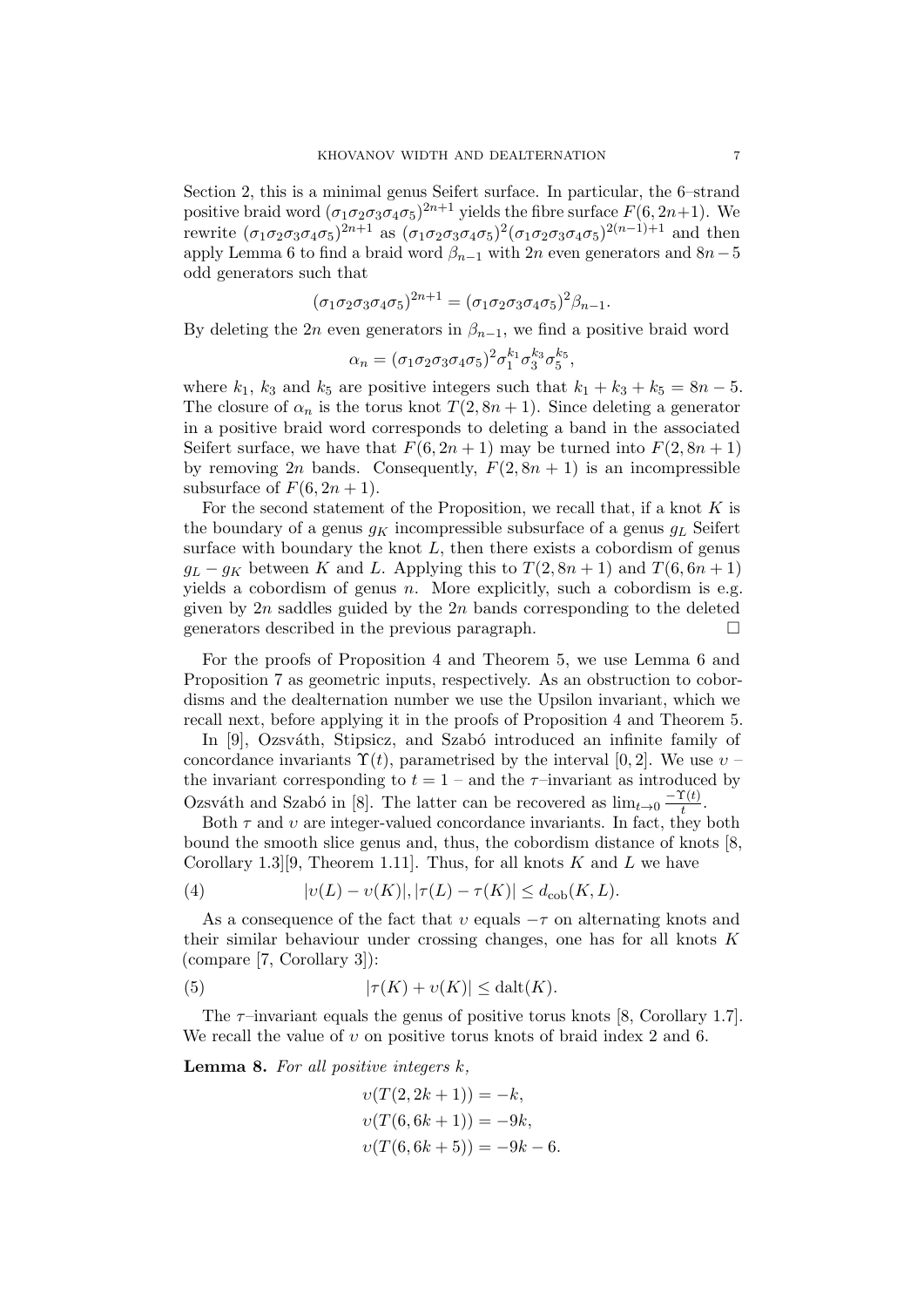*Proof.* The values of  $v$  for torus knots with braid index 2 (or more generally thin knots) are provided in [\[9,](#page-9-3) Theorem 1.14]. For torus knots of braid index 6, the inductive formula from [\[6,](#page-9-9) Proposition 2.2] yields  $v(T(6, 6k+1)) =$  $kv(T(6, 7)) = -9k$  and  $v(T(6, 6k + 5)) = v(T(6, 6k + 1)) + v(T(6, 5)) =$  $v(T(6, 6k+1)) - 6 = -9k - 6.$ 

*Proof of [Proposition 4.](#page-1-0)* Items (i) and (ii) follow from [Lemma 6.](#page-4-4) Indeed, by [Lemma 6,](#page-4-4) there exists a positive braid word  $\beta_n$  with closure  $T(6, 2n + 1)$ that has  $2n + 2$  even generators. Changing the corresponding  $2n + 2$  positive crossing to negative crossings in the associated diagram for  $T(6, 2n + 1)$ yields an alternating diagram. Thus, we have dalt $(T(6, 2n + 1)) \leq 2n + 2$ . Similarly, by [Lemma 6,](#page-4-4) the torus link  $T(6, 2n)$  is the closure of a positive braid word  $\beta_{n-1}(\sigma_1\sigma_2\sigma_3\sigma_4\sigma_5)$ , which has  $2n+2$  even generators. By the same reasoning as above this yields dalt $(T(6, 2n)) \leq 2n + 2$ .

The lower bound for the Khovanov width claimed in *(iii)* is given by Stošić's inequality  $([10, Corollary 5]),$  $([10, Corollary 5]),$  $([10, Corollary 5]),$ 

<span id="page-7-0"></span>(6) 
$$
w_{Kh}(T(n, kn)) \geq n(n-1)k+2.
$$

The lower bound claimed in  $(iv)$  follows from  $(5)$ . Indeed, by [Lemma 8,](#page-6-1) we have  $v(T(6, 6k + 1)) = -9k$  and, therefore,

$$
6k = 15k - 9k = |\tau(T(6, 6k + 1)) + \upsilon(T(6, 6k + 1))| \leq \text{dalt}(T(6, 6k + 1)).
$$

Similarly, we have

$$
6k - 2 = 15k - 5 - 9k + 3 = |\tau(T(6, 6k - 1)) + \upsilon(T(6, 6k - 1))|
$$
  
\n
$$
\leq \text{dalt}(T(6, 6k - 1)).
$$

Finally, (v) follows from (i) and (iii) since  $c(T(6, 6k)) = 30k$  (compare with the beginning of [Section 2\)](#page-2-1) and  $w_{Kh} \leq$  dalt +2.

Next we turn to the cobordism distance between torus knots of braid index 2 and torus knots of braid index 6. In fact, it will be clear from the proof below that  $d_{\text{cob}}(K, L) = d_{\text{cob}}(K, J) + d_{\text{cob}}(J, L)$ , where J is the (unique) braid index 2 torus knot of maximal genus such that  $d_{\text{cob}}(J, L) = g(L) - g(J)$ . See [\(10\)](#page-8-0) below for an explicit formula for  $d_{\rm{cob}}(K, L)$ .

*Proof of [Theorem 5.](#page-1-1)* For the entire proof, we write  $L = T(6, m)$  and  $K =$  $T(2, n)$ , where n is an odd integer and m is an integer coprime to 6. Also, by taking mirror images, we may (and do) assume that  $m$  is positive. Furthermore, we take J to be the positive torus knot  $T(2, 4(m-1)+1)$ . Note that, by [Proposition 7,](#page-5-1) there exists a cobordism of genus

<span id="page-7-2"></span>(7) 
$$
g(L) - g(J) = \tau(L) - \tau(J) = -v(L) + v(J),
$$

where the last equality follows immediately from [Lemma 8.](#page-6-1)

<span id="page-7-1"></span>Let us first consider the case  $n \leq 4(m-1)+1$ . Then

(8) 
$$
d_{\rm cob}(K, J) = \tau(J) - \tau(K) = \begin{cases} g(J) - g(K) & \text{if } n > 0 \\ g(J) + g(K) & \text{if } n < 0 \end{cases}.
$$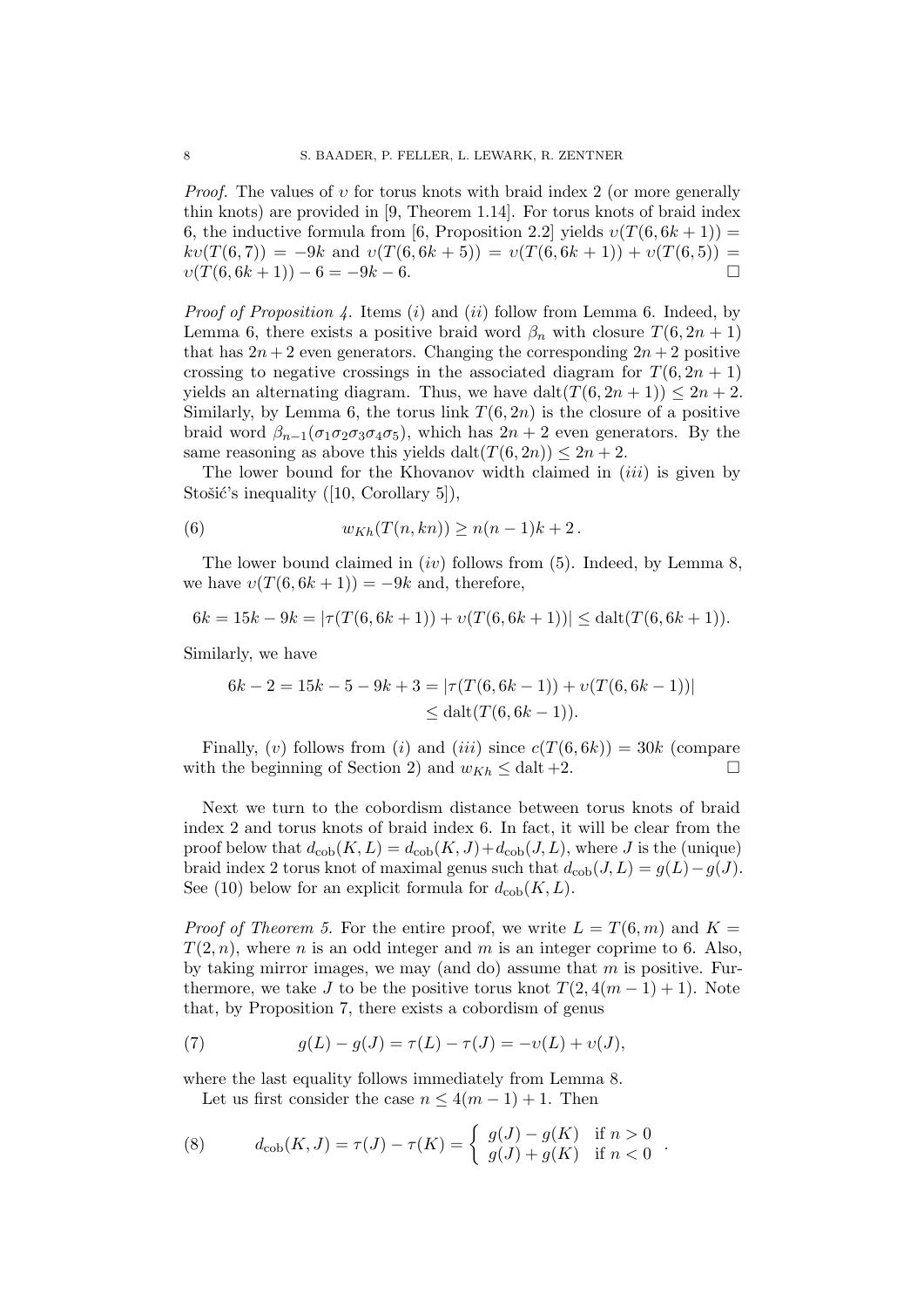Therefore,

$$
d_{\rm{cob}}(K, L) = d_{\rm{cob}}(K, J) + d_{\rm{cob}}(J, L)
$$
  

$$
\stackrel{(8)(7)}{=} \tau(L) - \tau(K) = \begin{cases} g(L) - g(K) & \text{if } n > 0 \\ g(L) + g(K) & \text{if } n < 0 \end{cases}
$$

Indeed, we have  $d_{\text{cob}}(K, L) \leq d_{\text{cob}}(K, J) + d_{\text{cob}}(J, L)$  by composition of cobordisms and  $d_{\text{cob}}(K, L) \geq d_{\text{cob}}(K, J) + d_{\text{cob}}(J, L)$  follows from the fact that  $\tau(L) - \tau(K)$  is a lower bound for  $d_{\text{cob}}(K, L)$ .

This leaves us with the case  $n > 4(m - 1) + 1$ . Similarly to [\(8\)](#page-7-1) we have (9)  $d_{\text{cob}}(K, J) = -v(J) + v(K) = g(J) - g(K).$ 

$$
u_{\text{cob}}(\mathbf{R},J) = -v(J) + v(\mathbf{R}) - g(J)
$$

Thus,

<span id="page-8-2"></span>
$$
d_{\rm cob}(K, L) = d_{\rm cob}(K, J) + d_{\rm cob}(J, L)
$$
  

$$
\stackrel{(9)(7)}{=} -v(K) + v(J) - v(J) + v(L)
$$
  

$$
= -v(K) + v(L).
$$

Indeed, we have  $d_{\text{cob}}(K, L) \leq d_{\text{cob}}(K, J) + d_{\text{cob}}(J, L)$  by composition of cobordisms and  $d_{\text{cob}}(K, L) \geq d_{\text{cob}}(K, J) + d_{\text{cob}}(J, L)$  follows from the fact that  $-v(K) + v(L)$  is a lower bound for  $d_{\text{coh}}(K, L)$ .

If we choose  $K = T(2, n)$  and  $L = T(6, m)$  as in the above proof, where *n* is an odd integer and *m* is an integer coprime to 6 and  $m \ge 7$ , then the distance from [Theorem 5](#page-1-1) can be explicitly given by

(10) 
$$
d_{\rm cob}(K,L) = \frac{|4(m-1)+1-n|}{2} + \frac{m-1}{2}.
$$

### <span id="page-8-0"></span>4. Alternation number and torus links of braid index 4

<span id="page-8-1"></span>We briefly comment on the *alternation number*  $alt(L)$  of a link  $L$  – the smallest number of crossing changes needed to make L alternating. We note that  $\text{alt}(L)$  is different from  $\text{alt}(L)$  – the smallest number of crossing changes needed to turn some diagram of  $L$  into an alternating *diagram*. Clearly,  $\text{alt}(L) \leq \text{dat}(L)$  for all links. This inequality can be strict. The latter follows for example from the fact that all Whitehead doubles  $W(K)$  of a knot K satisfy  $\text{alt}(W(K)) \leq 1$ , while  $w_{Kh}(W(K)) \leq \text{datt}(W(K)) + 2$  can be arbitrarily large. While the lower bound given by  $w_{Kh}$  no longer holds for alt, the lower bound given by  $|\tau + \nu|$  still holds; compare [\[7,](#page-9-8) Corollary 3].

Consequently all upper bounds for dalt provided in this paper also hold for alt and, for torus knots of braid index 6, the alternation number, like the dealternation number, is determined up to an ambiguity of 2. Indeed,

$$
6k - 1 \pm 1 \le alt(T(6, 6k \pm 1)) \le 6k + 1 \pm 1,
$$

by [Proposition 4](#page-1-0) (and its proof).

Let us conclude by discussing the case of braid index 4 torus links. While an analogue of [Lemma 6](#page-4-4) holds, the consequences for dalt are less interesting since alt was previously determined for  $T(4, 2n + 1)$  [\[7,](#page-9-8) Theorem 1]. Also, the analogue of [Theorem 5](#page-1-1) (and [Proposition 7\)](#page-5-1) was previously established; compare [\[5,](#page-9-10) Corollary 3 (and Theorem 2)]. We briefly summarise the results that can be obtained by the same techniques we used in [Section 3.](#page-4-0)

.